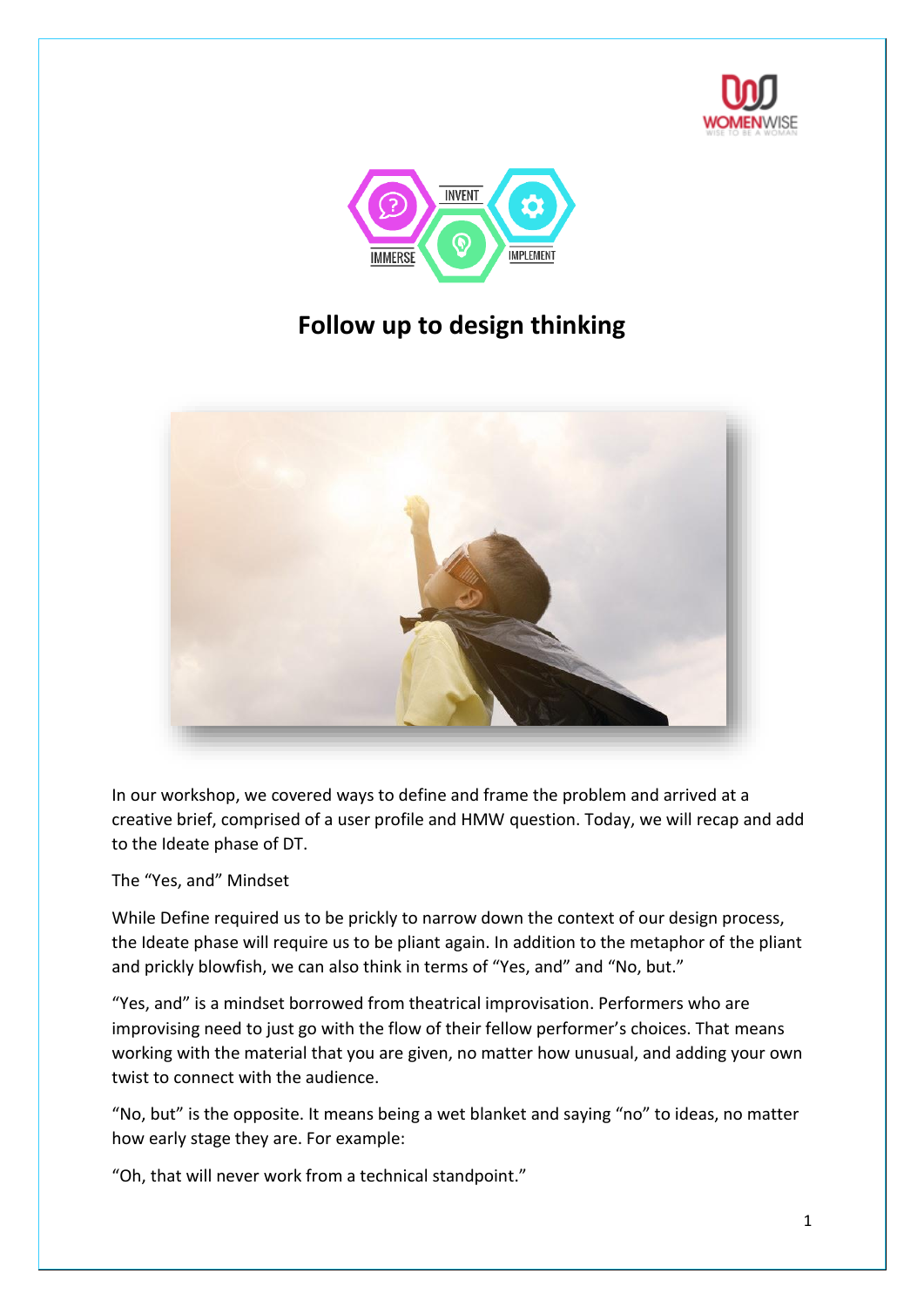

"Don't bother. Our leader and IT will never approve that."

These may be legitimate concerns, but the point is that they will be given their place later in the process. Sometimes, completely wild ideas can inspire more practical but unexpected solutions. Stay pliant.

## **Group Ideation Techniques**

Ideation is usually a team sport. Assemble a diverse team. Share the creative brief. Be pliant and open minded. Tap into the power of "Yes, and" to build on each other's ideas. Go for quantity rather than quality at this point.

Name your ideas, give them a short description, and complement them with a simple icon or sketch when appropriate.

## **How Might We Ideate for the User's Needs**

Let's get back to the creative brief that we created for our user. The HMW question is: "How might we design a post-security check airport experience that provides customers with tranquillity and privacy?"

Imagine we are a group working on ideas to address this question. We might start with the obvious ideas and build on them to get more and more innovative. Remember that we are documenting these ideas on sticky notes as we come up with them.

- "How about privacy pods for passengers to take calls? Like a hybrid phone booth/rest booth?"
- "Like a vending machine? Passengers can pay to use them."
- "You can pre-book a rest pod using a mobile app, so you know you definitely will have a space."
- "Or could the booth be a cocoon or sleeping bag thing? Something soft."
- "Or maybe we don't need to do anything architectural. How about noise-cancelling headphones paired with a privacy hood or screen or something. You could enjoy VR, take a call, or just take a nap."

There are some potentially good ideas and some potentially problematic ideas here. Now isn't the time to evaluate. The group can continue building off of each other in a stream-ofconsciousness way until the end of the sprint.

How would Steve Jobs solve this?

What if we had unlimited budget or magic?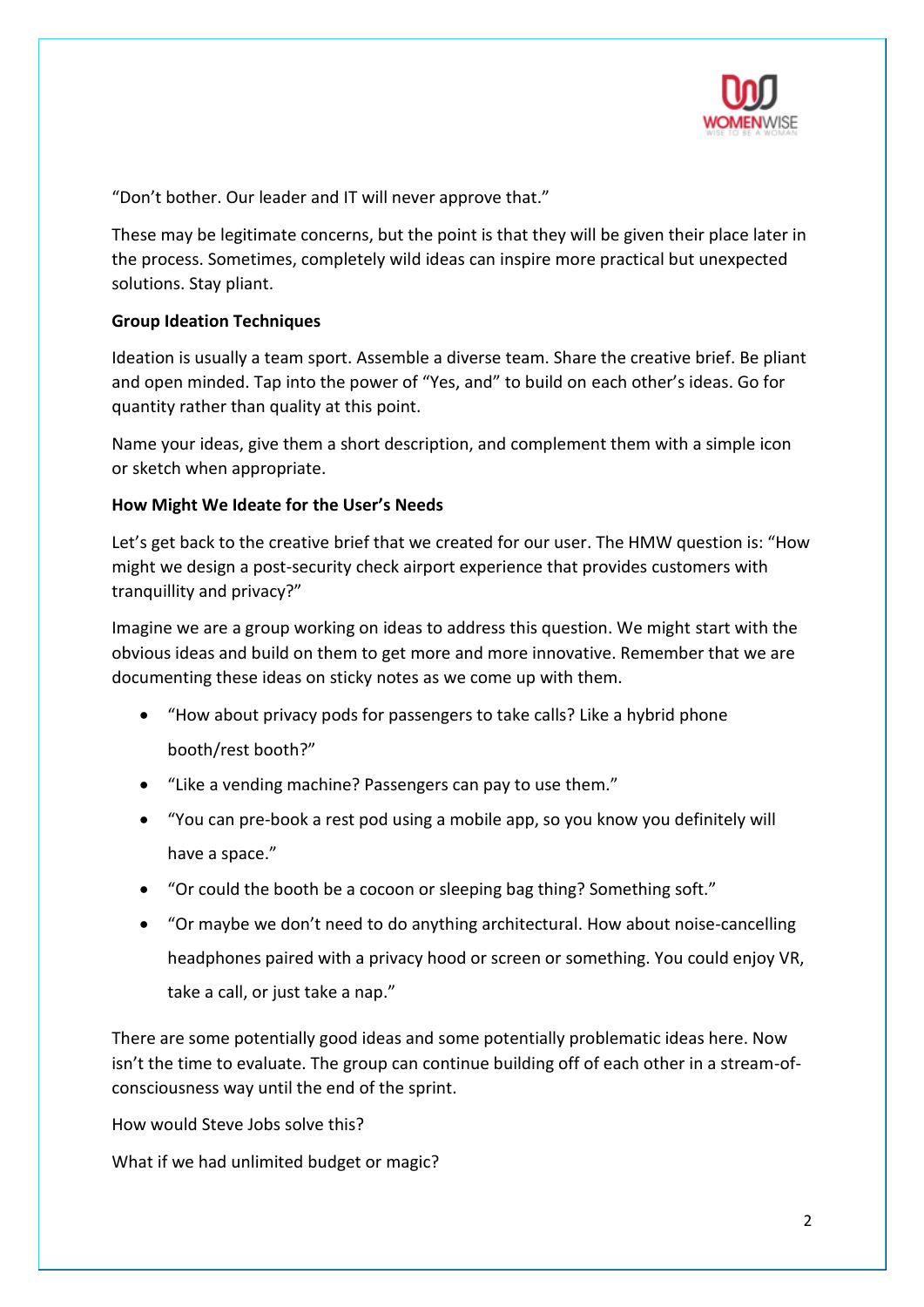

Ideation is often the most fun part of Design Thinking. Go with the flow and don't be afraid to be ridiculous. Go out and convening a group to Ideate together.

## **From Brainstorming to Prototyping… AKA Pretotyping**

Once we have brainstormed the many possibilities, we settle on the most likely idea and create a pretotype to test. Pretotyping is a set of tools, techniques, and tactics designed to help you validate any idea for a new product quickly, objectively, and accurately. The goal is pretotyping is to help you make sure that you are building The Right "It" before you build "It" right.

## **Testing your Pretotype with Users**

- What worked?
- What about the prototype effectively addresses the user's needs?
- What needs work?
- In what ways does the prototype not adequately address the user's needs?
- What questions or concerns does the user have about the prototype?
- What ideas does the user have that could improve the prototype?

Just engage the "Silent Sponge" and listen. You do not need to "defend" your prototype.

Finally, while we have presented DT in this course as a linear progression of steps; in practice, DT is iterative, which means that you will go through the steps of DT multiple times in the process of innovating a new product or service. Once you get a hang of the DT method and process, you will find yourself jumping between different phases and mindsets throughout the course of a project. This messiness is a natural part of the design process. Learn to embrace it and be comfortable with the uncertainty.

In some ways, the design process never ends. Most products and services can be tweaked with and improved upon over time. For an innovation team practicing DT, we will have to decide when it is time to move from prototyping and testing to full implementation, deployment, and of your new product or service offering in the marketplace.

As a parting thought, remember that DT is meant to be a shared vocabulary and common method to bring together professionals and experts from diverse disciplines to innovate together. It is just a starting point, not an end in itself, and it is certainly not a magic bullet to solve all business challenges and problems.